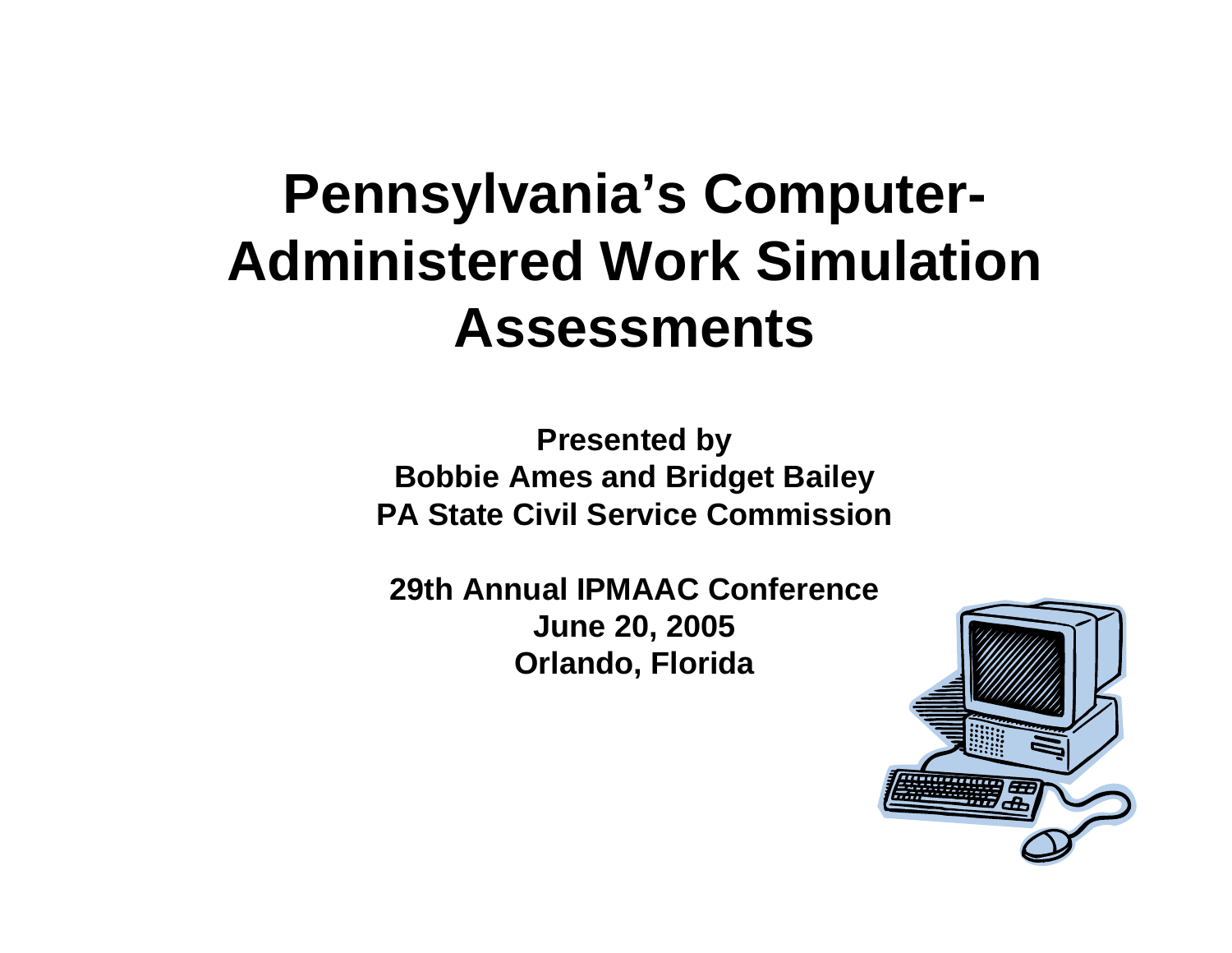#### **PA Civil Service Commission**

- Administers PA Merit system
- 60,000 state employees (2/3 of all) in 35 state agencies
- 9,000 county & local employees in 300 agencies
- Currently testing for 870 job classes
- 8 testing sites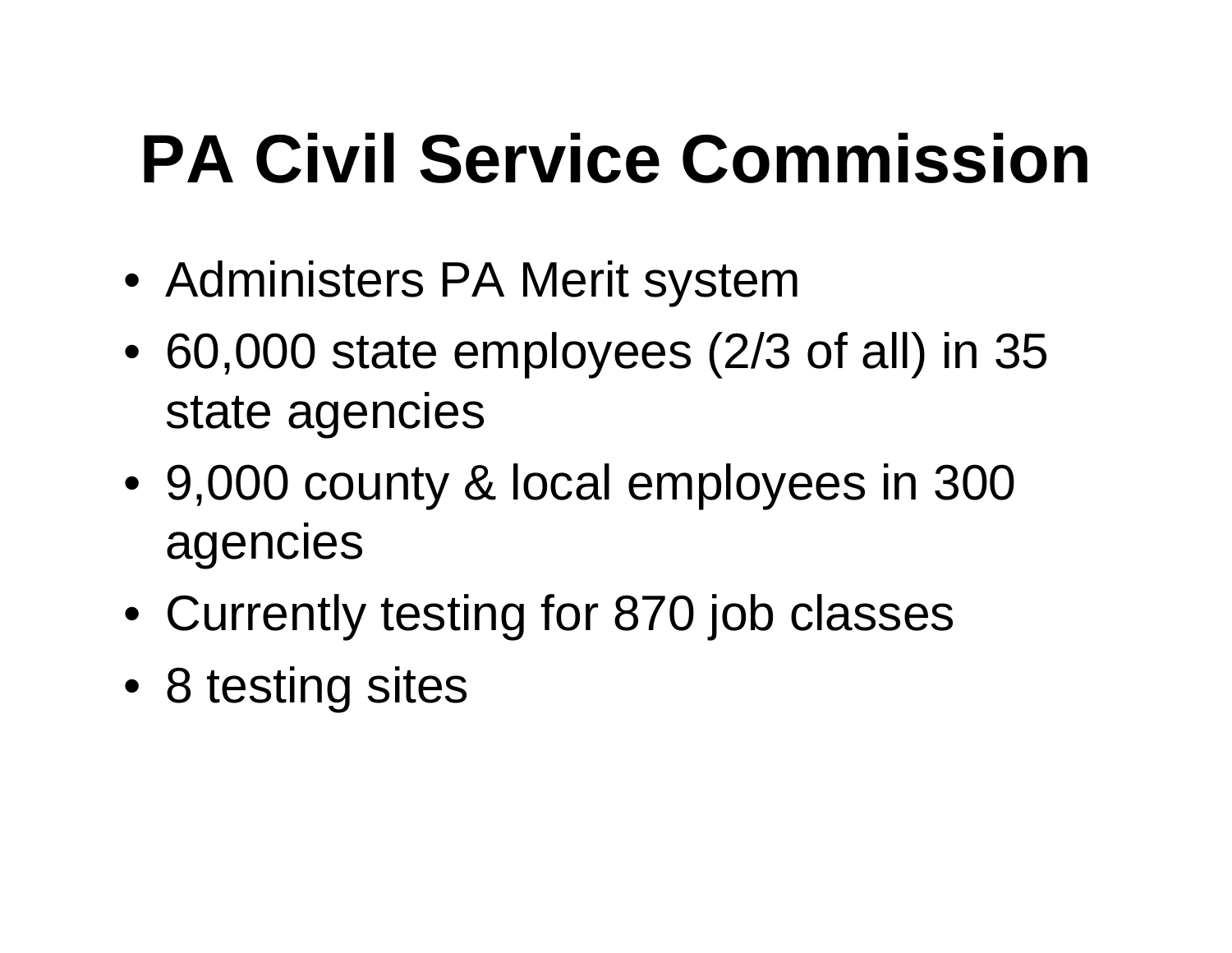#### **PA Computerized Testing**

- Began in 2002 for PA with ICE
- Written multiple-choice tests
- Candidates loved it!
- How do we adapt work simulations?
- How do we adapt the technology ?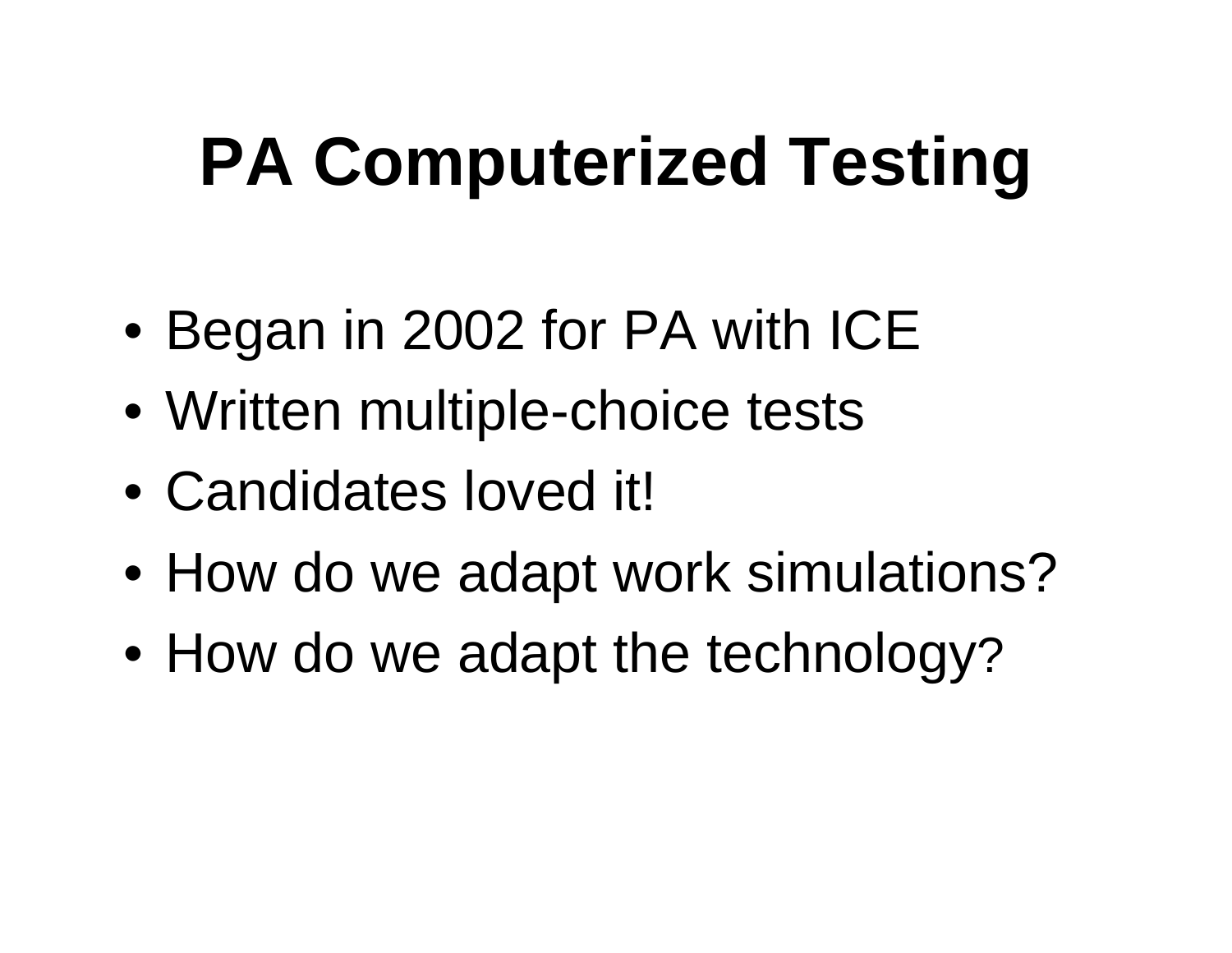#### **Work Simulations**

- Reflect reality by presenting job situations, samples of work done
- Can be labor-intensive to design and develop
- High Predictive Validity
- High Content Validity when linked to job study
- High Reliability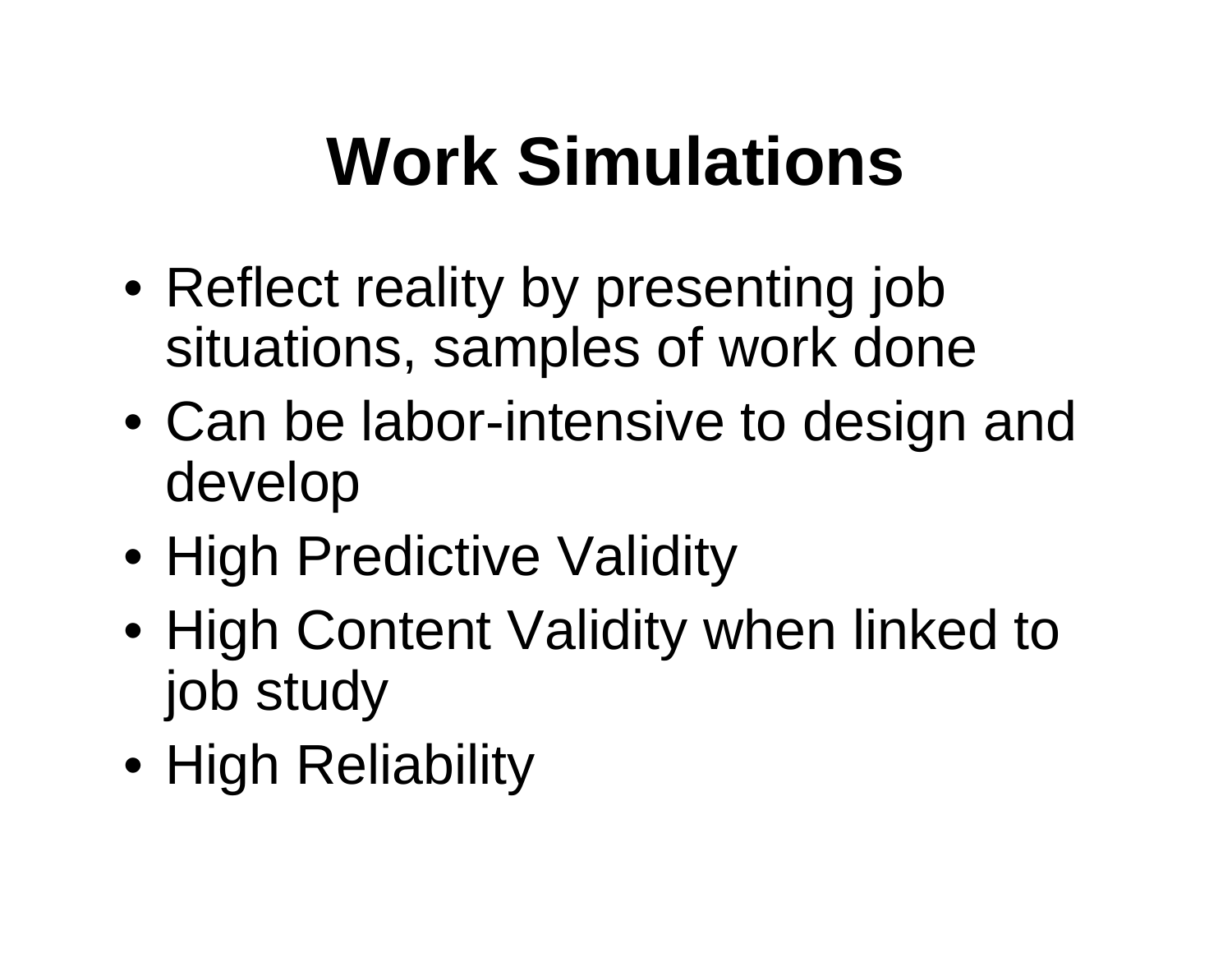#### **PA's Work Simulations**

- Reality-based but is controlled reality
- Written, time-limited, computerized
- Applied to state/local jobs such as
	- **Judicial and hearing officer titles**
	- Law Enforcement/Corrections
	- **Supervisory**
	- Managerial and Administrative
	- Entry-Level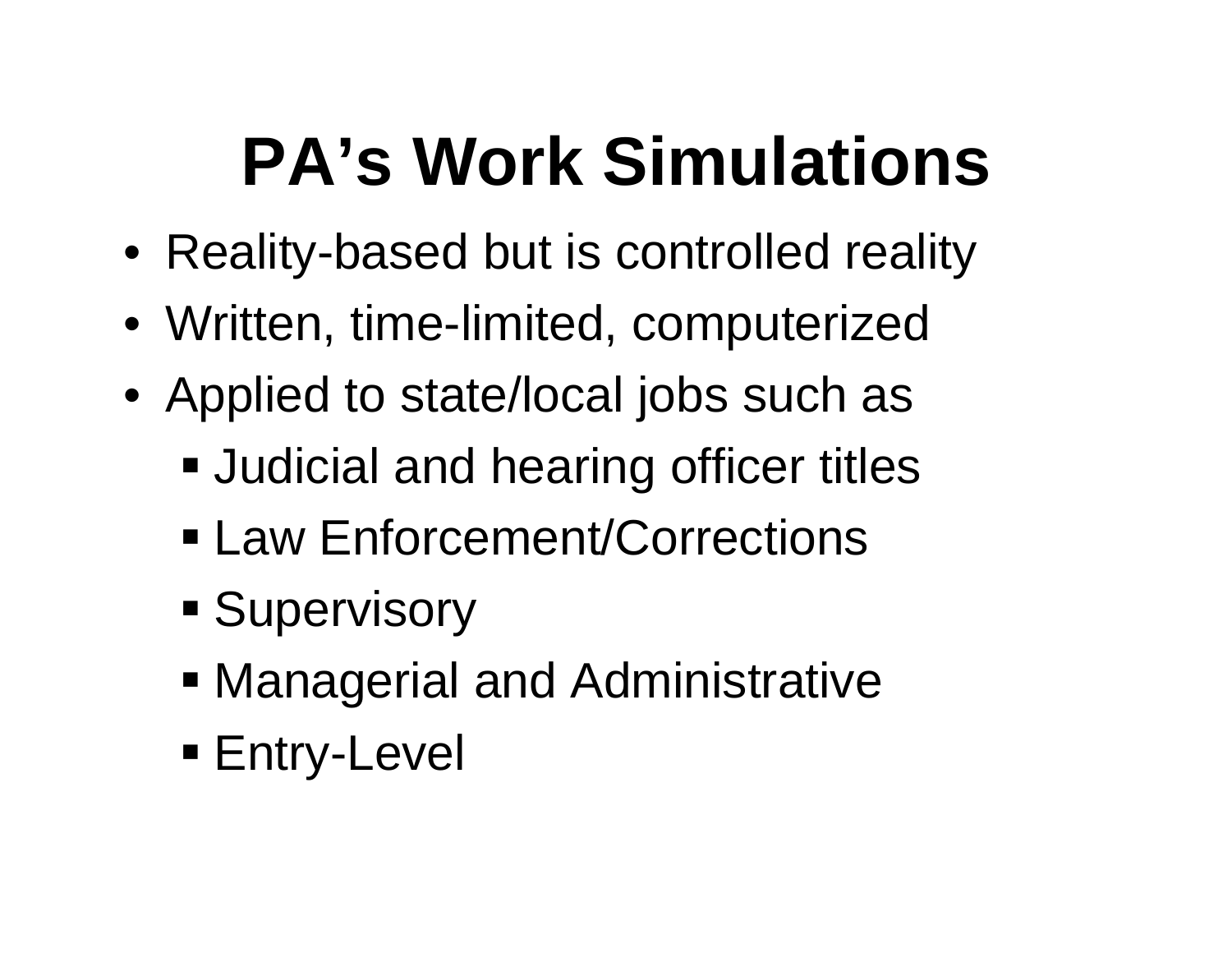#### **Advantages of Written Work Sims**

- Assess a wide range of jobs
- Assess a wide range of job requirements
- Highly adaptable and cost-effective
- Candidate Acceptance is High
- May give candidate a job preview
- High validity and reliability
- Rater training increases inter-rater reliability for non-computer scored tests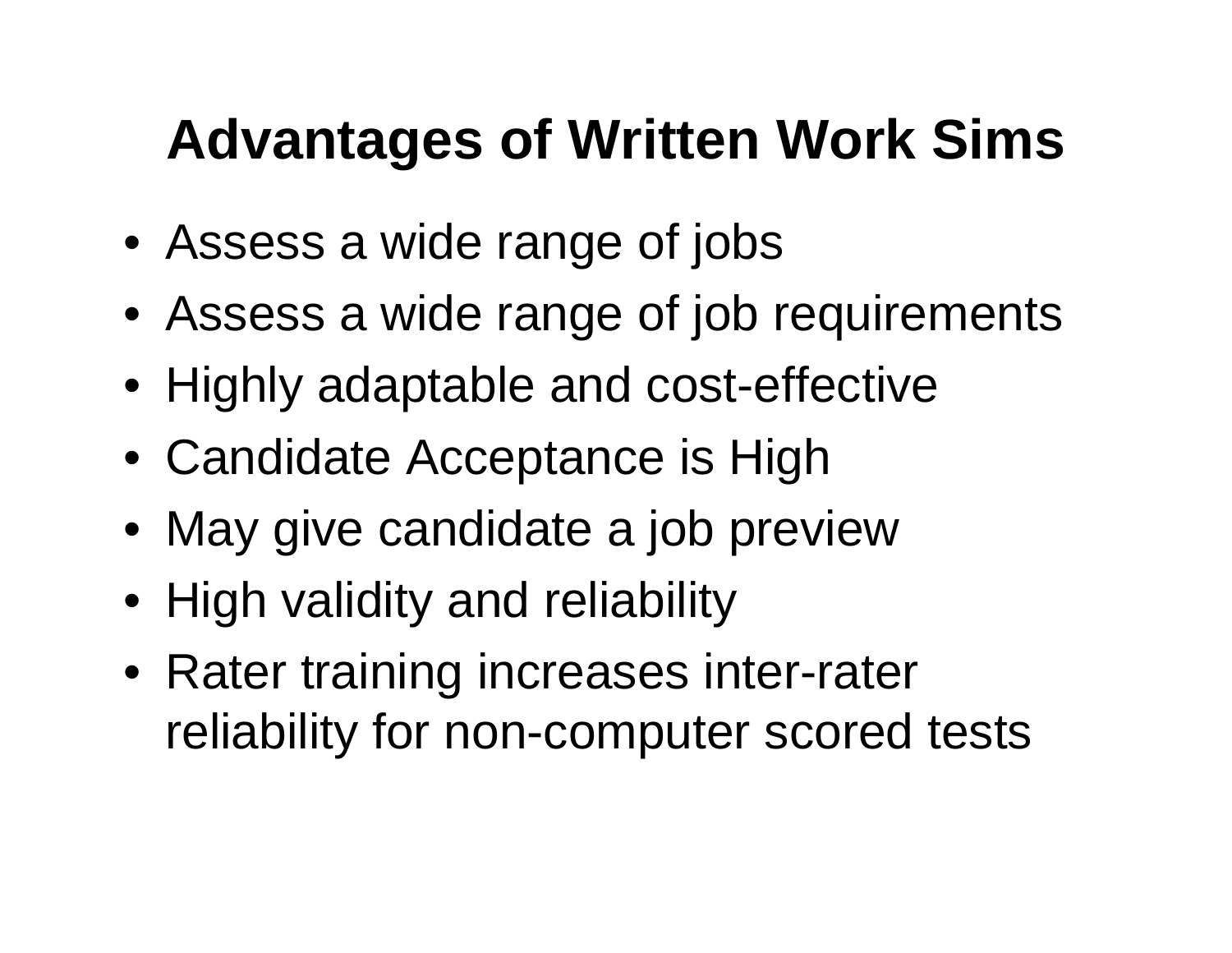# **Three Basic Types** 1. Situation (Factor) Based

- Computer Scored
- **Human Rater Scored**

**- Hybrid** 

- 2. Knowledge Based
- 3. Work Behavior Based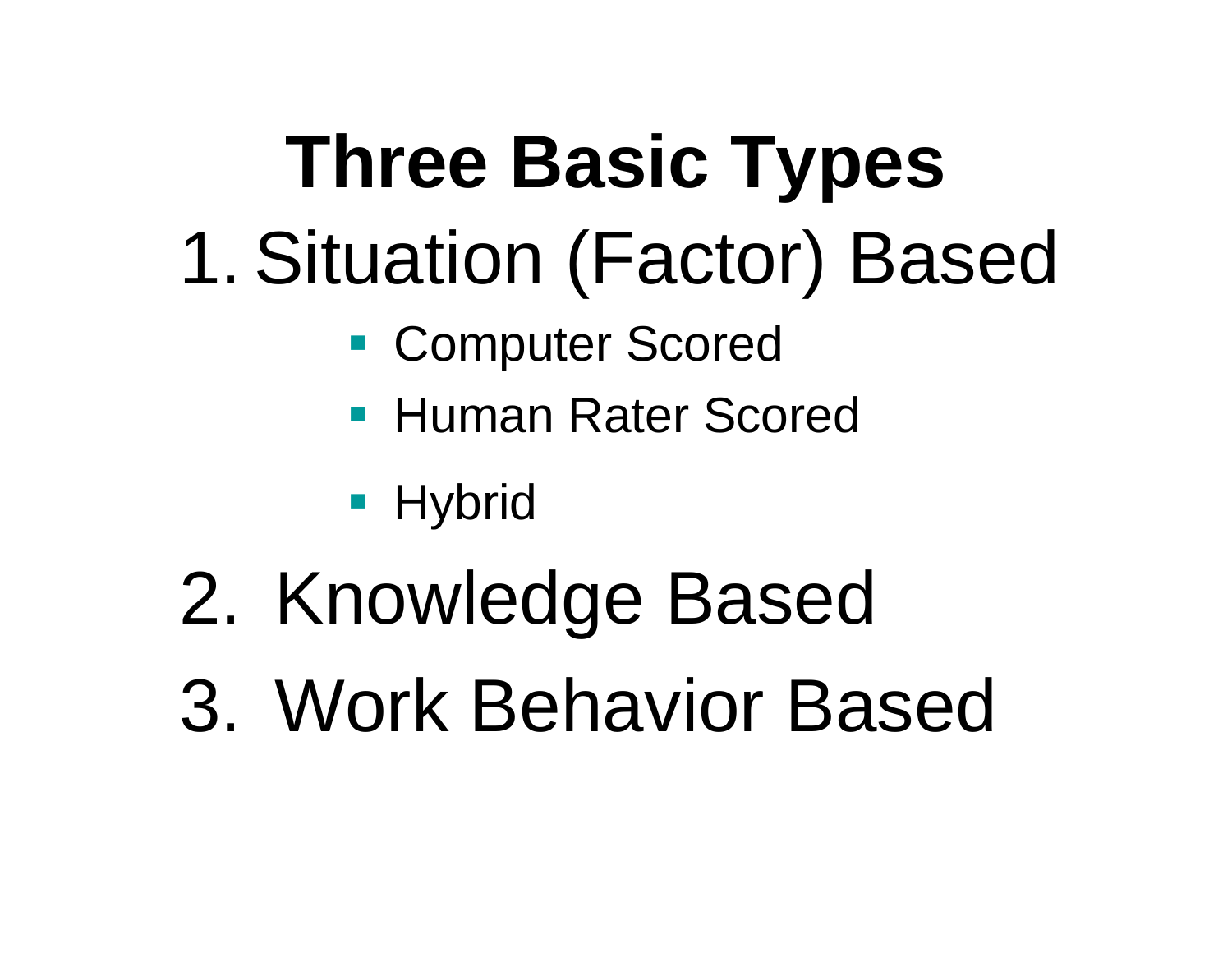#### **Factor Based**

- Group KSAs into factors for testing, i.e.,
	- **❖ Interpersonal Skills**
	- **❖ Judgment**
	- **❖ Decision-Making**
	- **❖ Communication**
- Candidate presented situations that link to one or more factors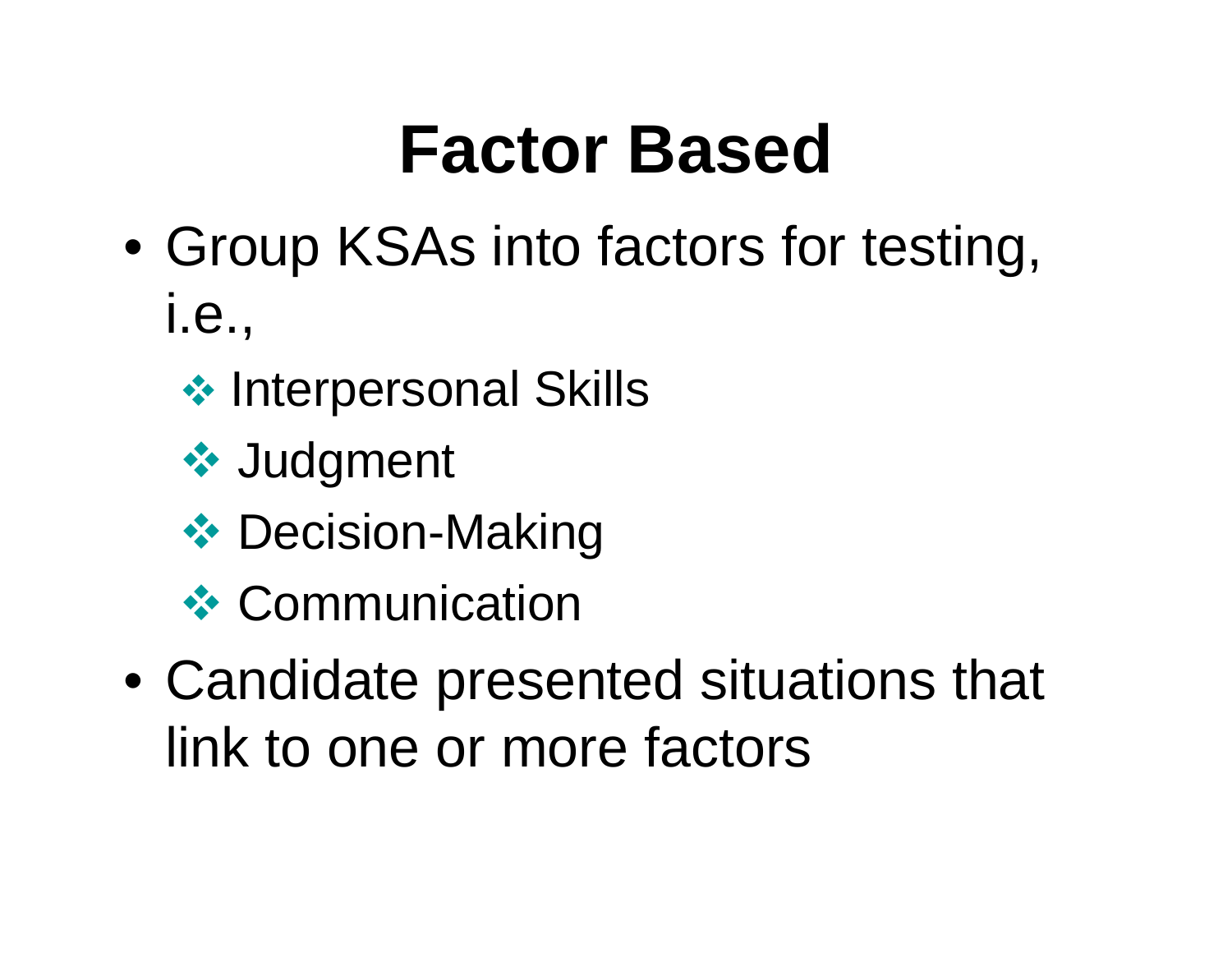#### **Factor Based**

- Computer Scored
	- Multiple choice questions link to factors
	- Use differential weighting for answer choices
	- **Example 1.5 Tellet Limit available choices for the candidate**
- Rater Scored
	- Suggested response guidelines
	- **Clear scoring criteria**
	- **Be sure to ask the right question!**
- Hybrid combines the two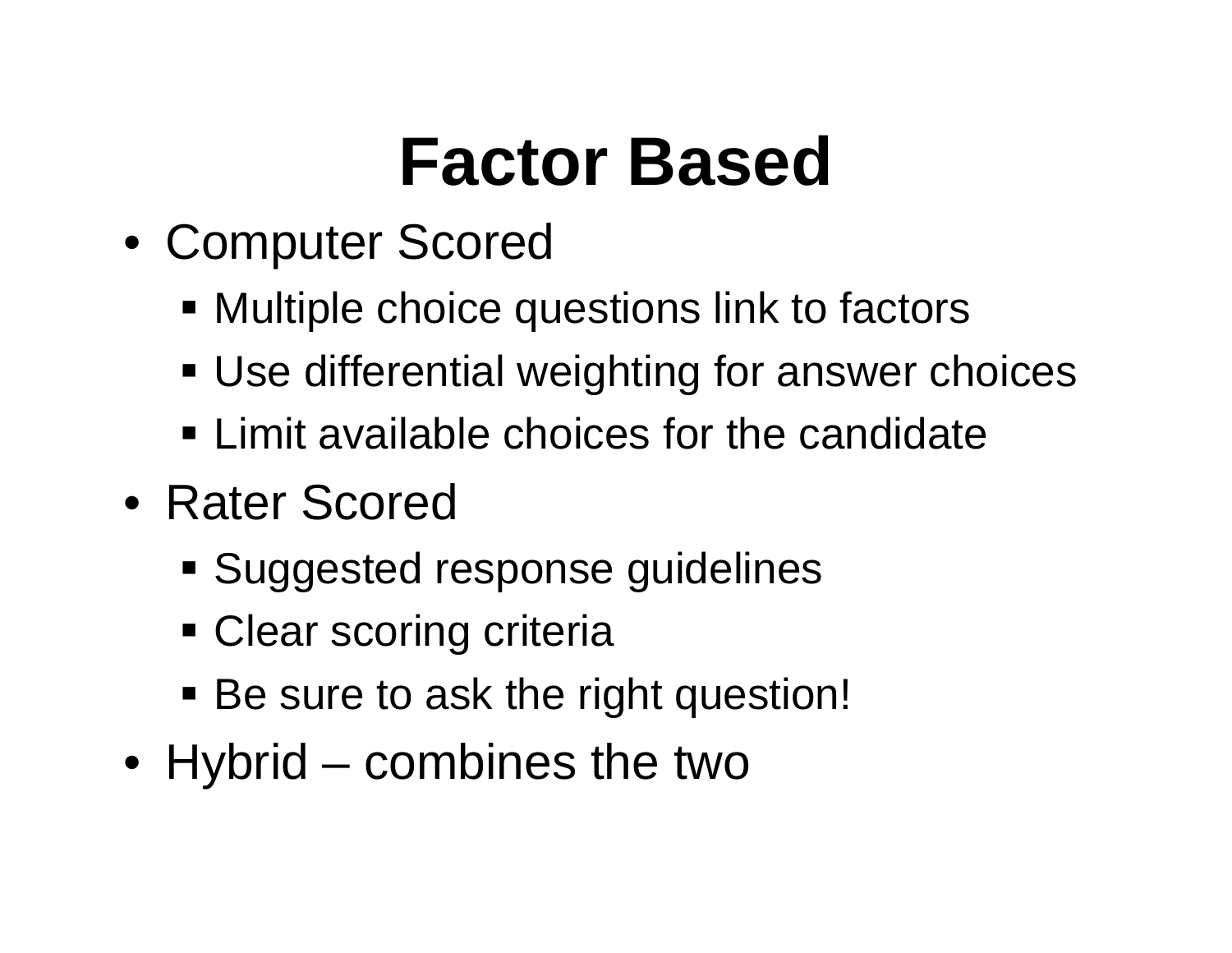## **Computer Scored Type**

Presents one or more developing situations

- One decision point at a time
- A limited list of actions as answer choices
- Correct actions scored +1
- Incorrect actions scored -1
- Computer scoring and statistics
- Can use video, audio, reference documents, etc
- Candidate cannot change response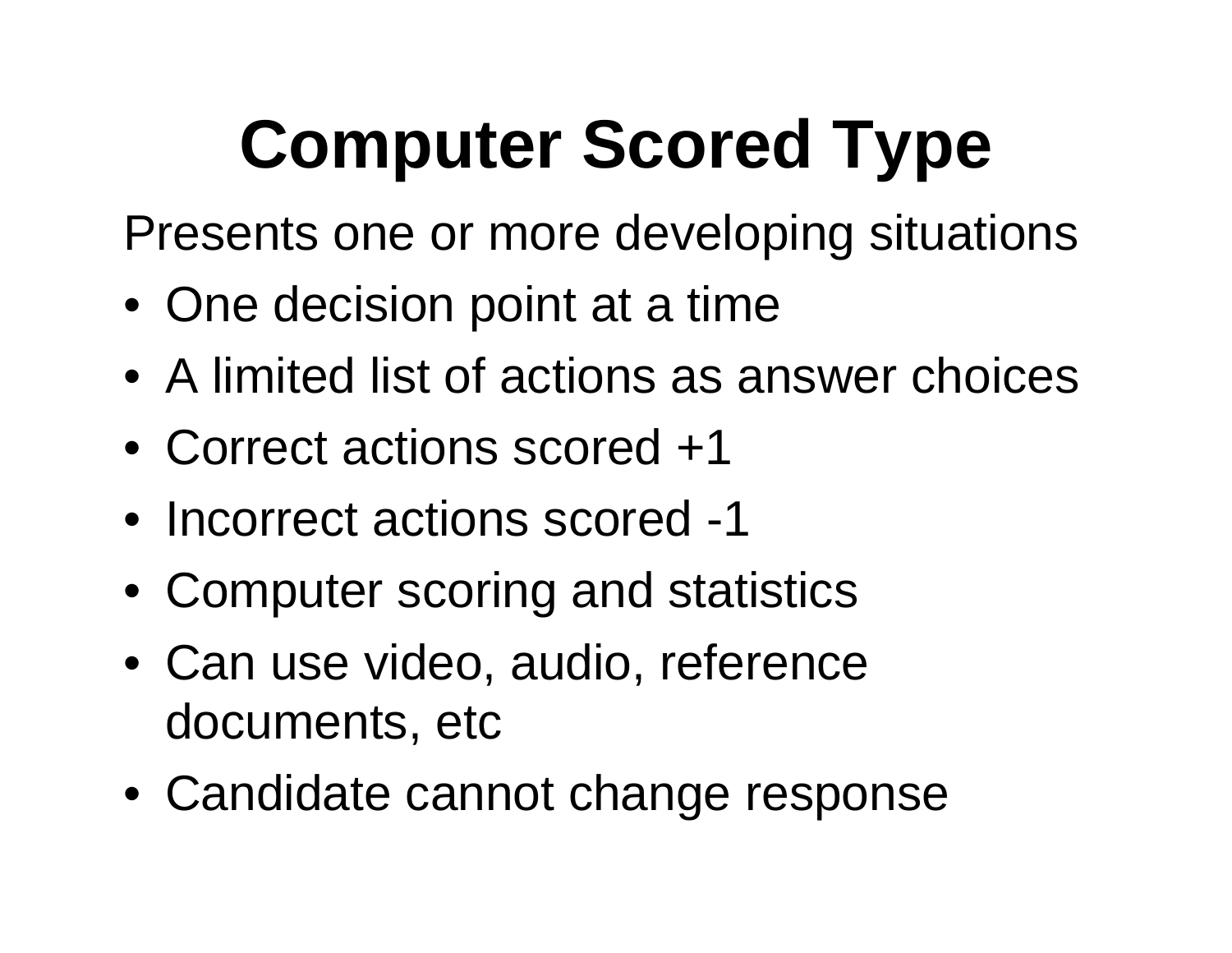# **Rater Scored Type**

- Candidate is presented a situation and must explain actions that should be taken and why
- Response is a narrative
- Questions can be open-ended or specific
- Each question may measure more than one factor
- Written Communication is usually a factor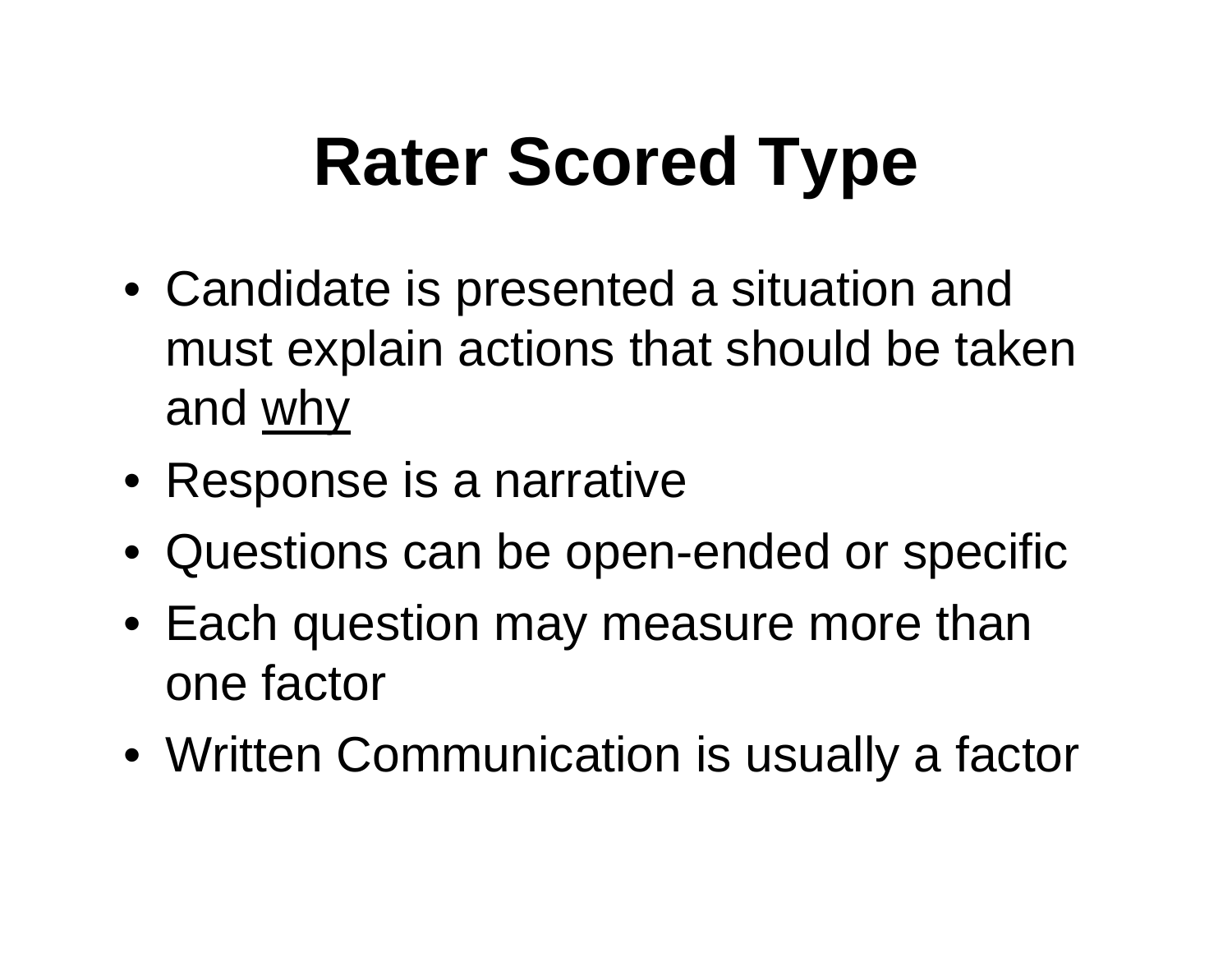# **Hybrid Type**

- Uses both computer scored and human rater scored exercises for different factors
- Scored as a one-part test
- Easy to administer
- Uses specific scoring benchmarks and criteria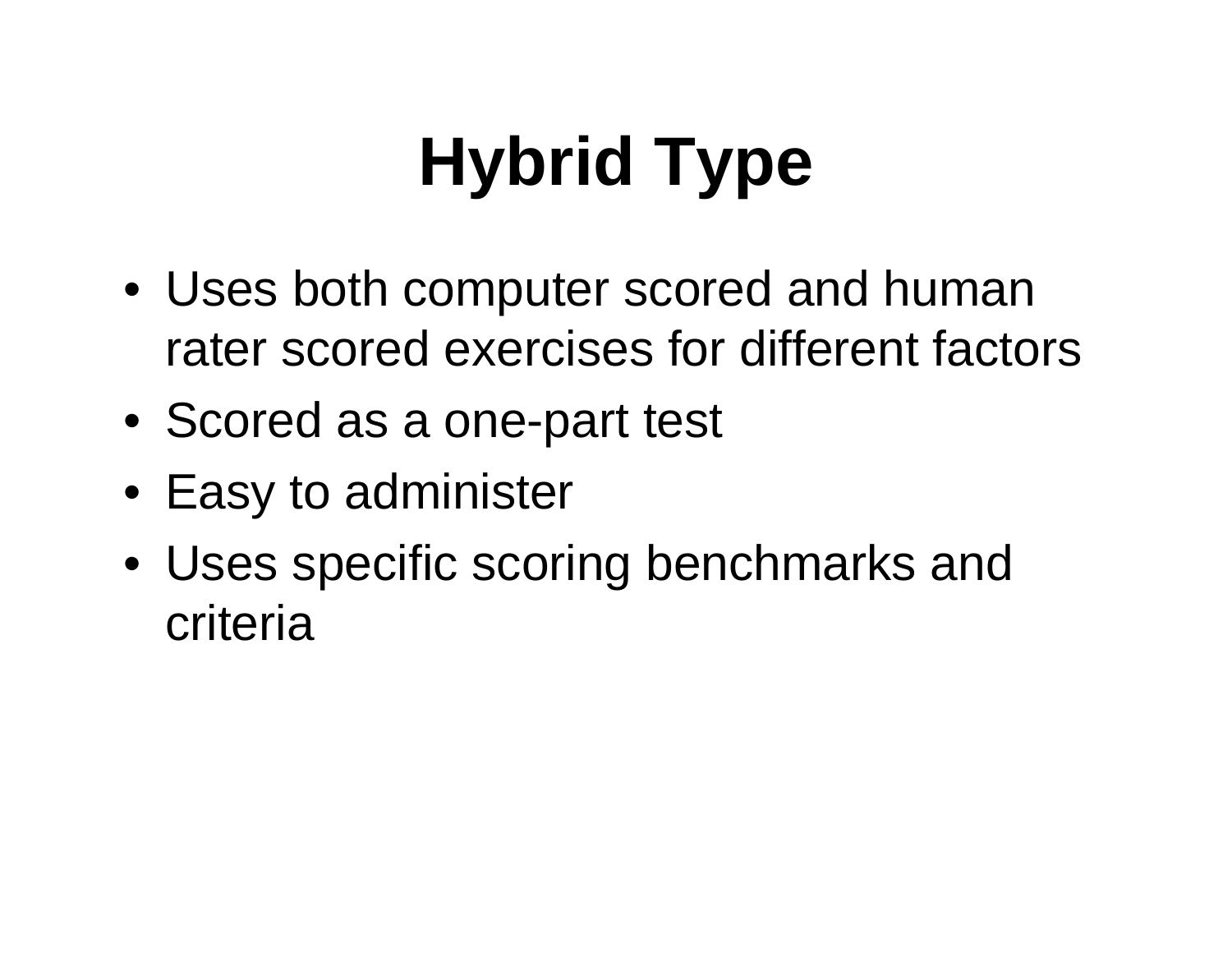#### **Knowledge-Based**

- Computer administered essay exams
- Print outs scored by SMEs
- Each exercise rated separately
- May involve reference material
- Usually not entry-level

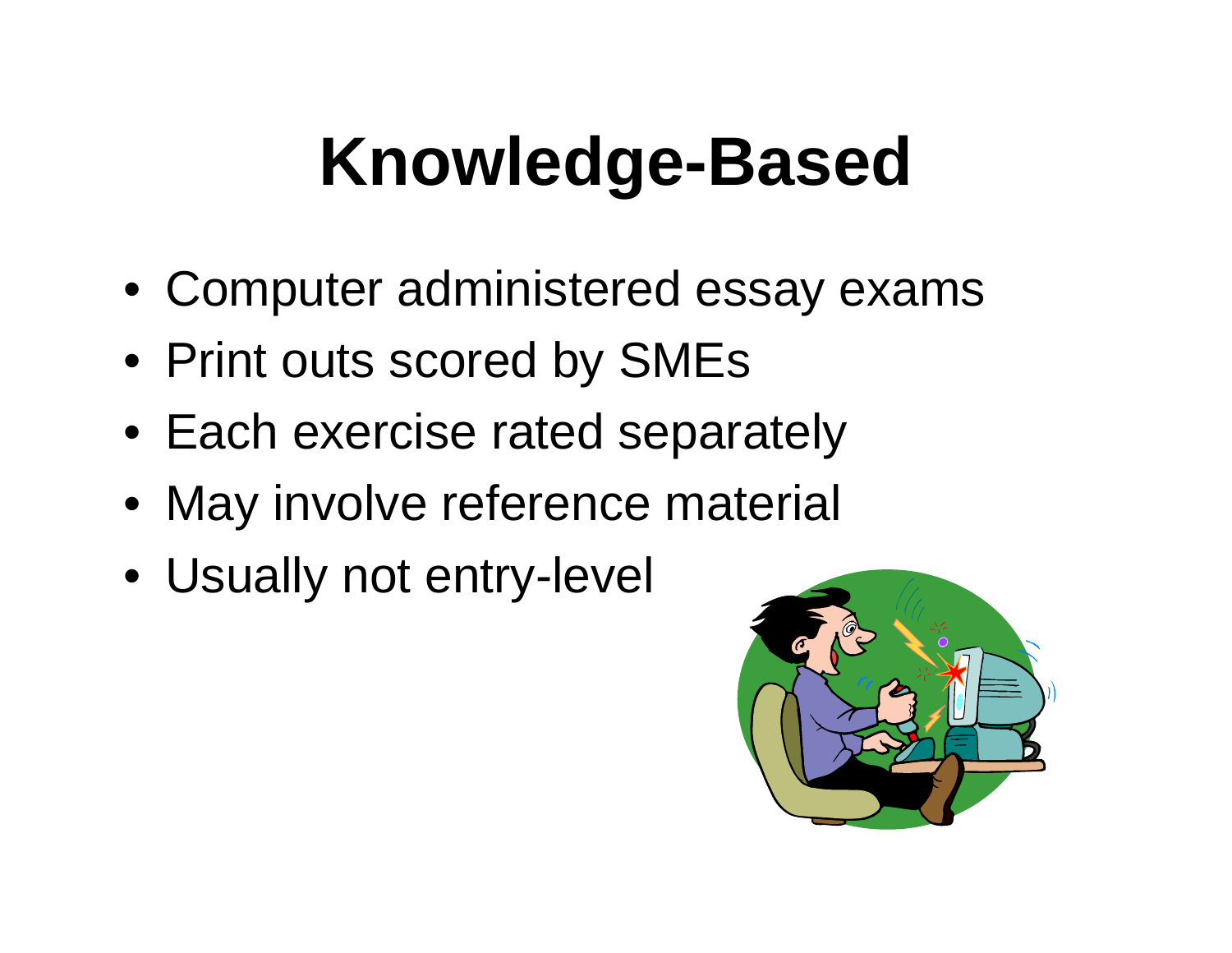#### **Scoring Benchmarks**

- **Outstanding** Demonstrated an exceptional knowledge…. Response is presented in a very understandable manner – 4 points
- **Qualified** Demonstrated an adequate knowledge…. Response was presented in a reasonably understandable manner – 2 points
- **Not Presently Suitable** Lacked a basic knowledge….. Response was presented in a very confusing manner – 0 points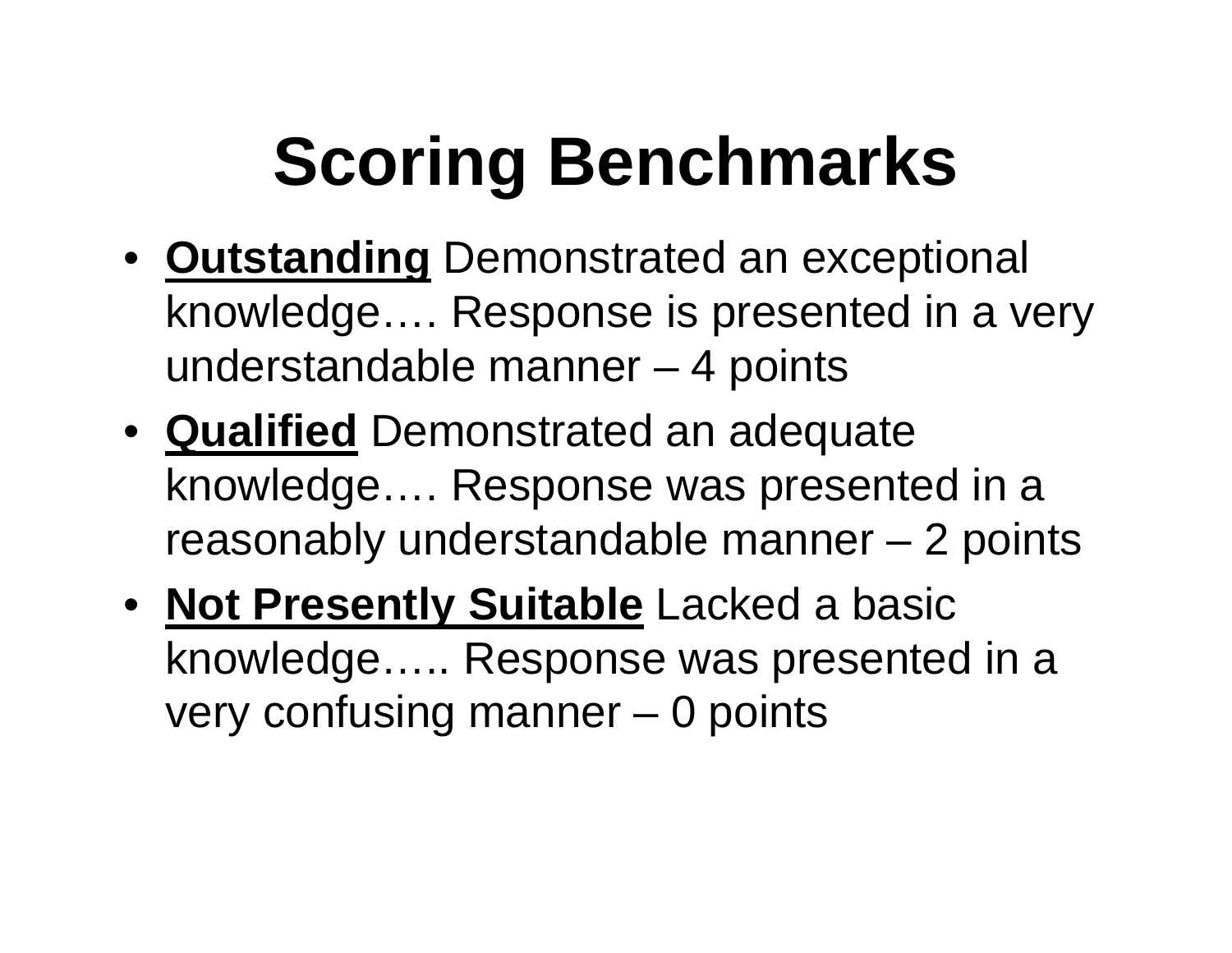#### **Scoring**



- Rater Guidelines are specific
	- Candidates do not need to identify existing principles but should make the case for their opinions.
	- **Better responses will be based on** research or best practices. It is not necessary for the candidate to be specific as to the source of the information.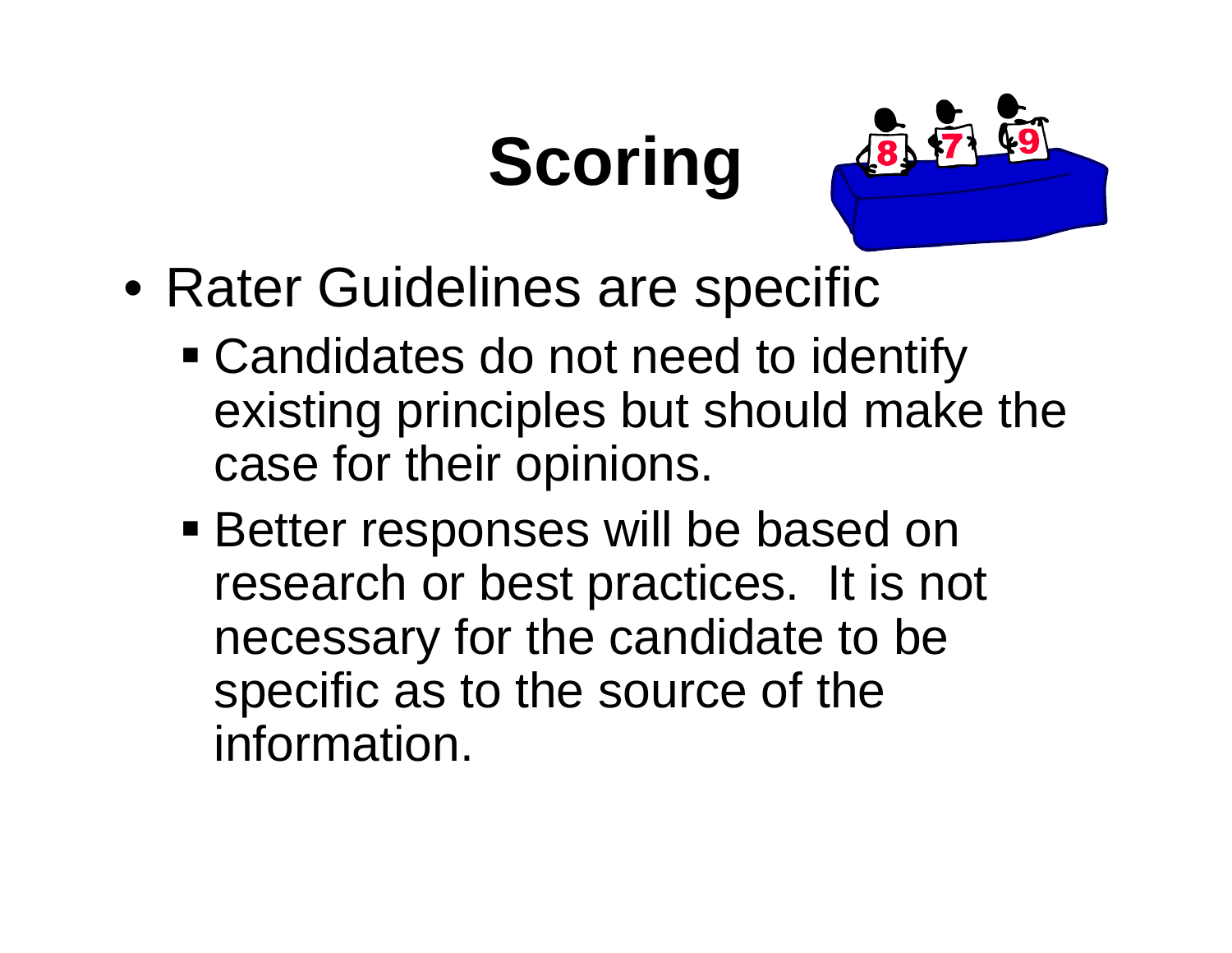#### **Work Behavior Based**

- Writing a letter
- Preparing a legal opinion
- Reviewing a report
- Writing a position paper

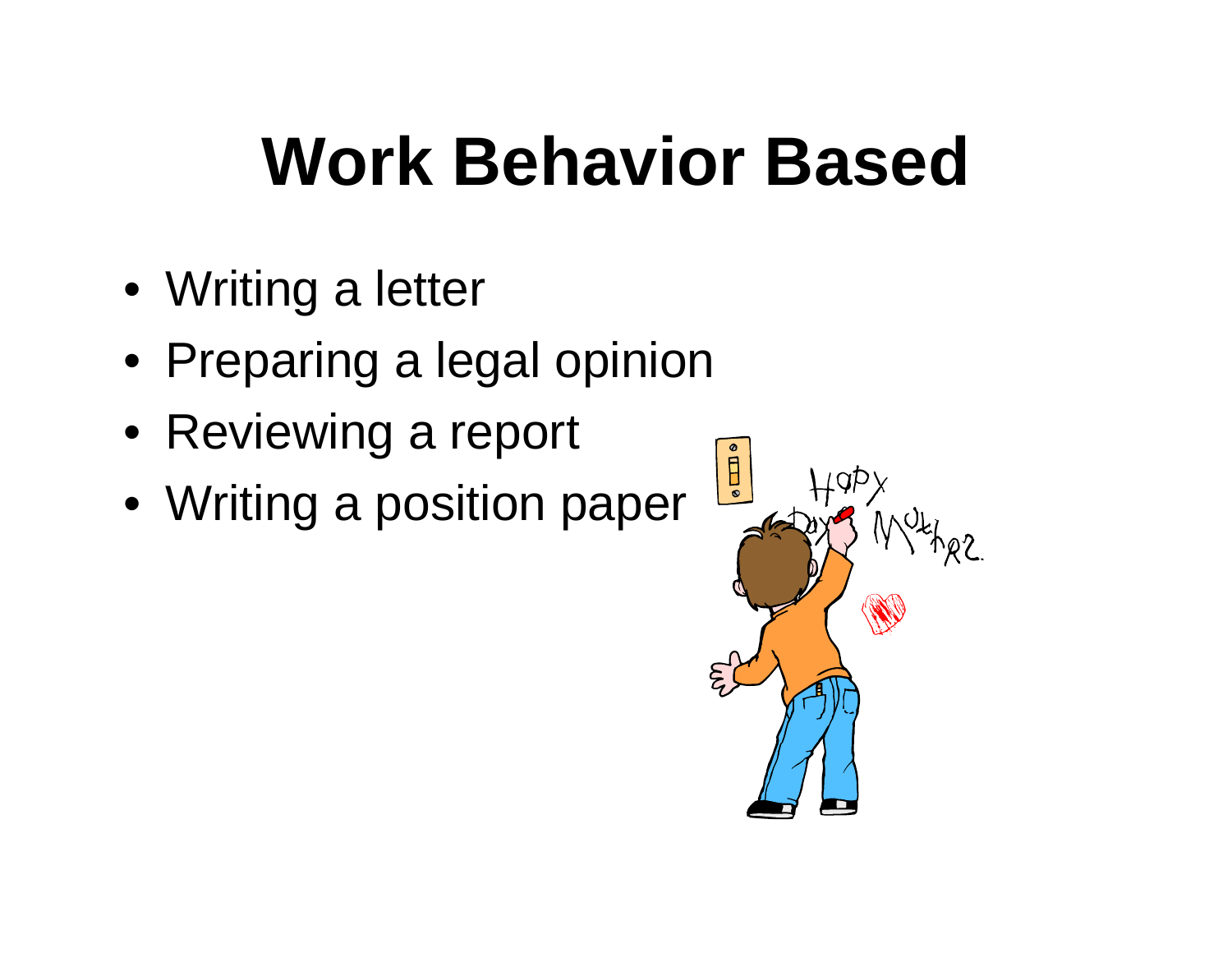# **Writing a Letter**

- Candidate is presented stimulus letter, list of facts, and instructions
- Candidate writes a response letter as a part of a test (written, performance, or oral)
- Raters score the letter based on standard criteria

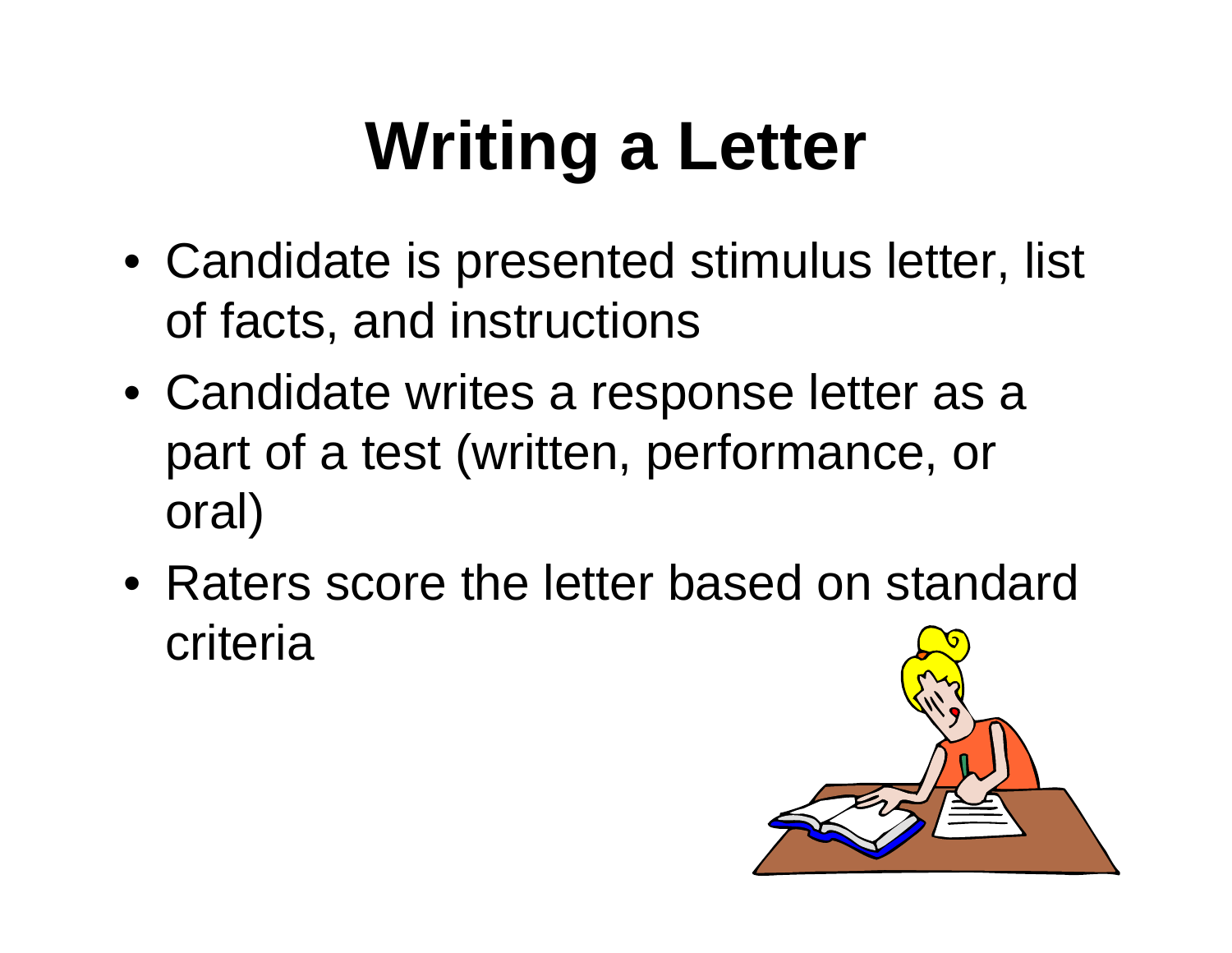## **Preparing a Legal Opinion**

- Candidate is given reference material
- Questions are presented on-screen
- Response is entered
- Human scored

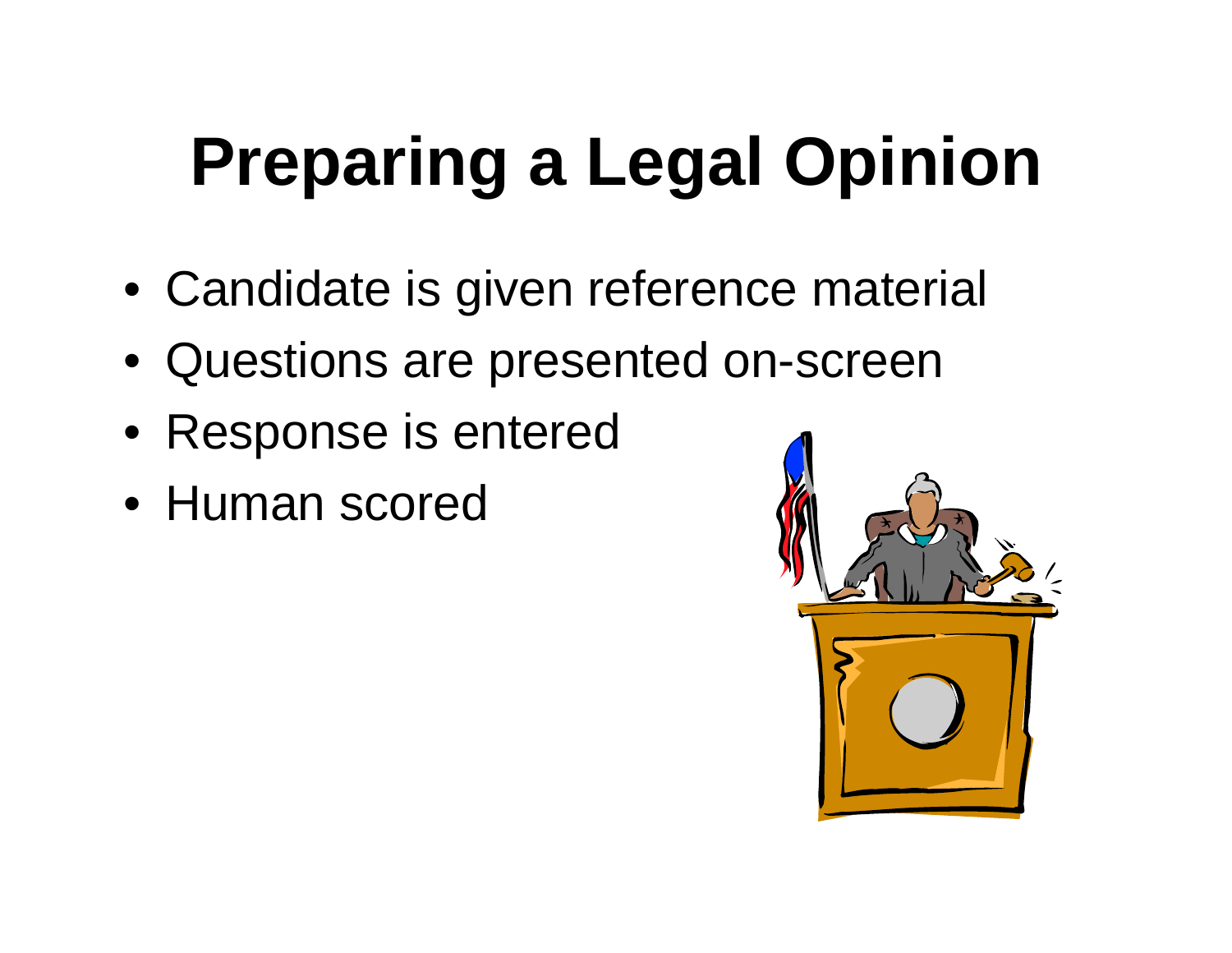#### **For Example**

- Candidates are given three case studies to analyze and are instructed to do the following for each :
	- (1) Make the relevant findings
	- (2) Write the Reasoning
	- (3) Write the Order

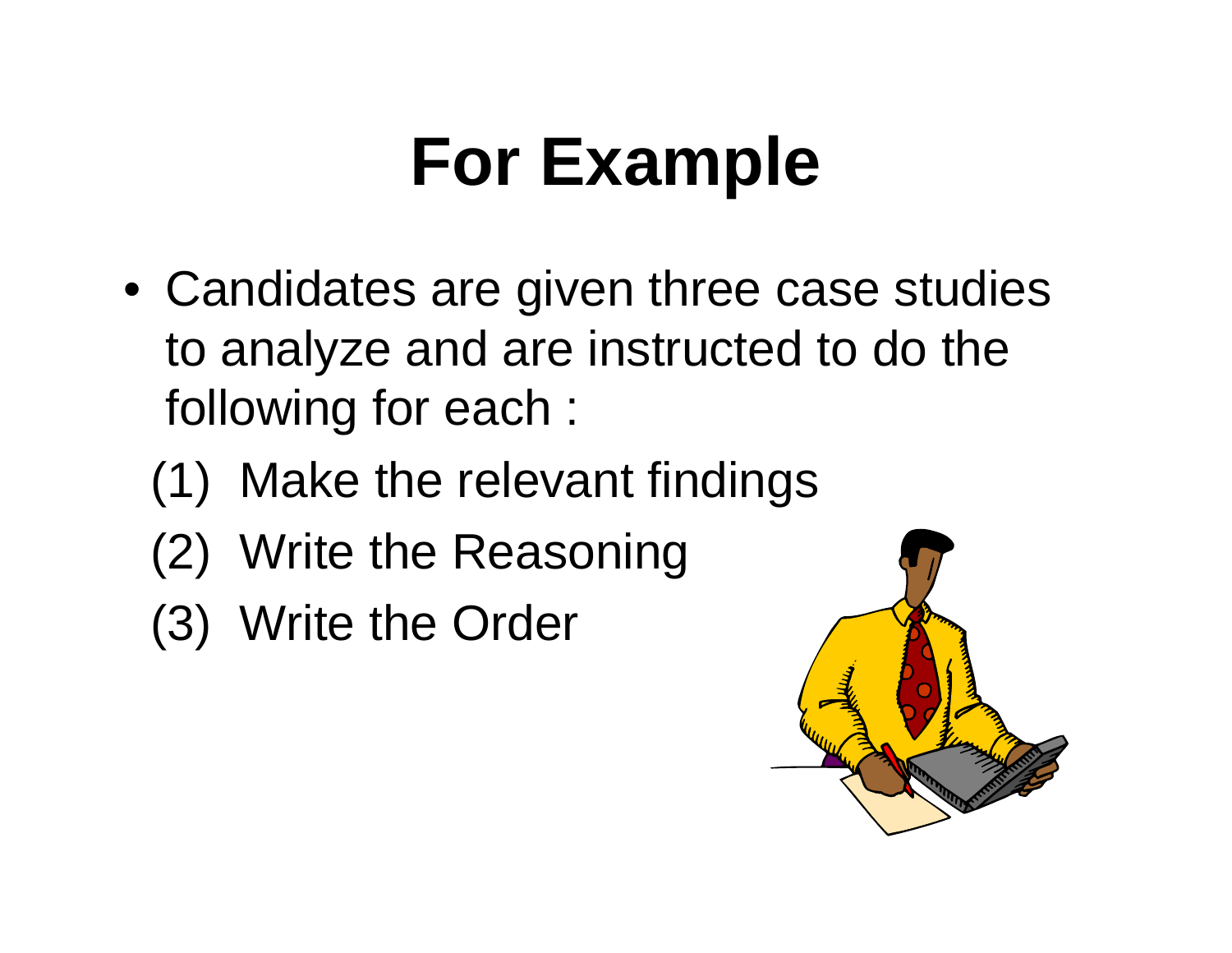

# **Reviewing a Report**

- Candidate is presented one or more reports
- Required response may be a narrative rated by SMEs
- Or, response is a series of multiple-select, multiple choice questions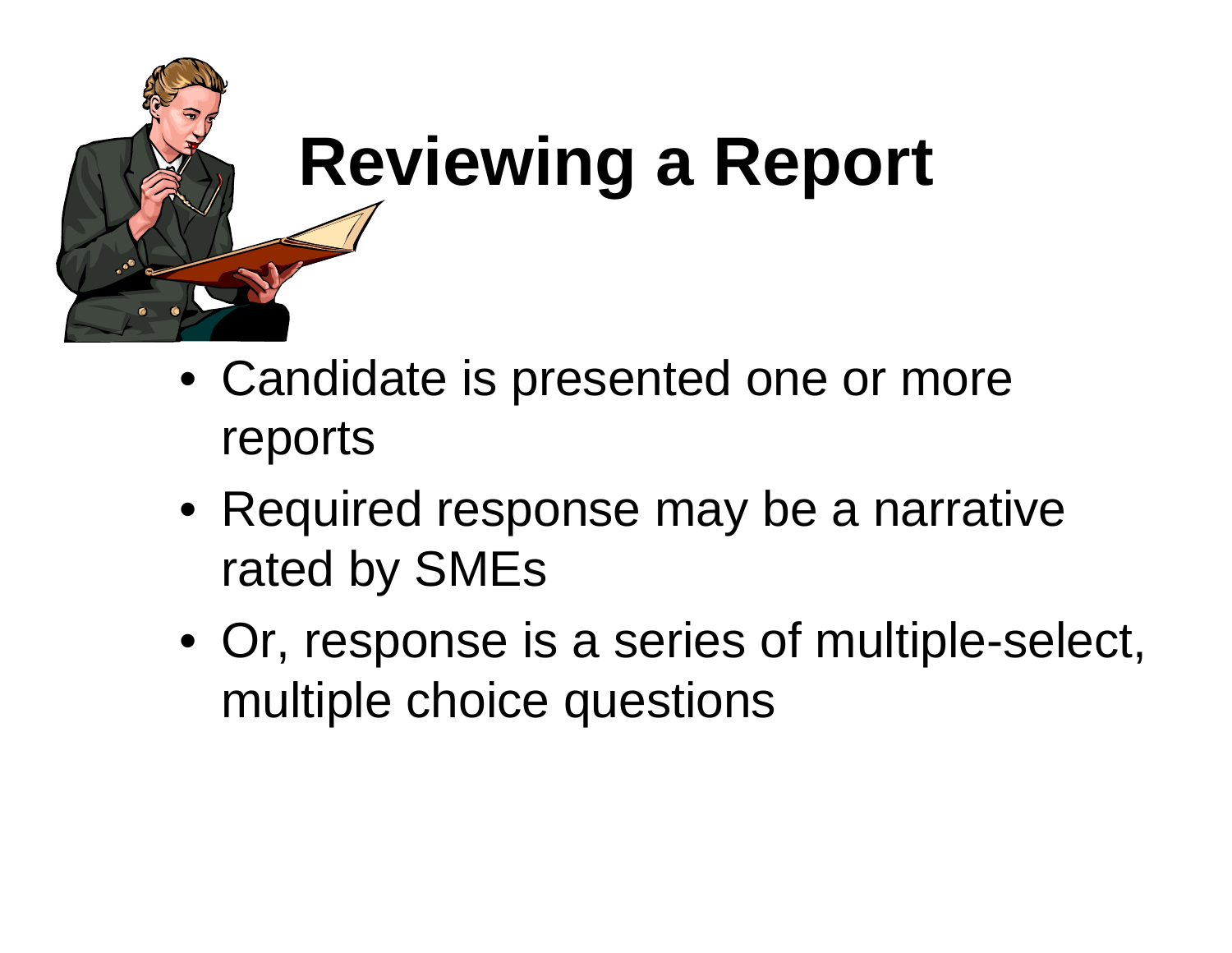# **Writing a Position Paper**

- "Given the facts presented, how would you handle the situation and what recommendations would you make to senior management to further address the issues involved?"
- Rater Scored according to specific criteria
- No right or wrong responses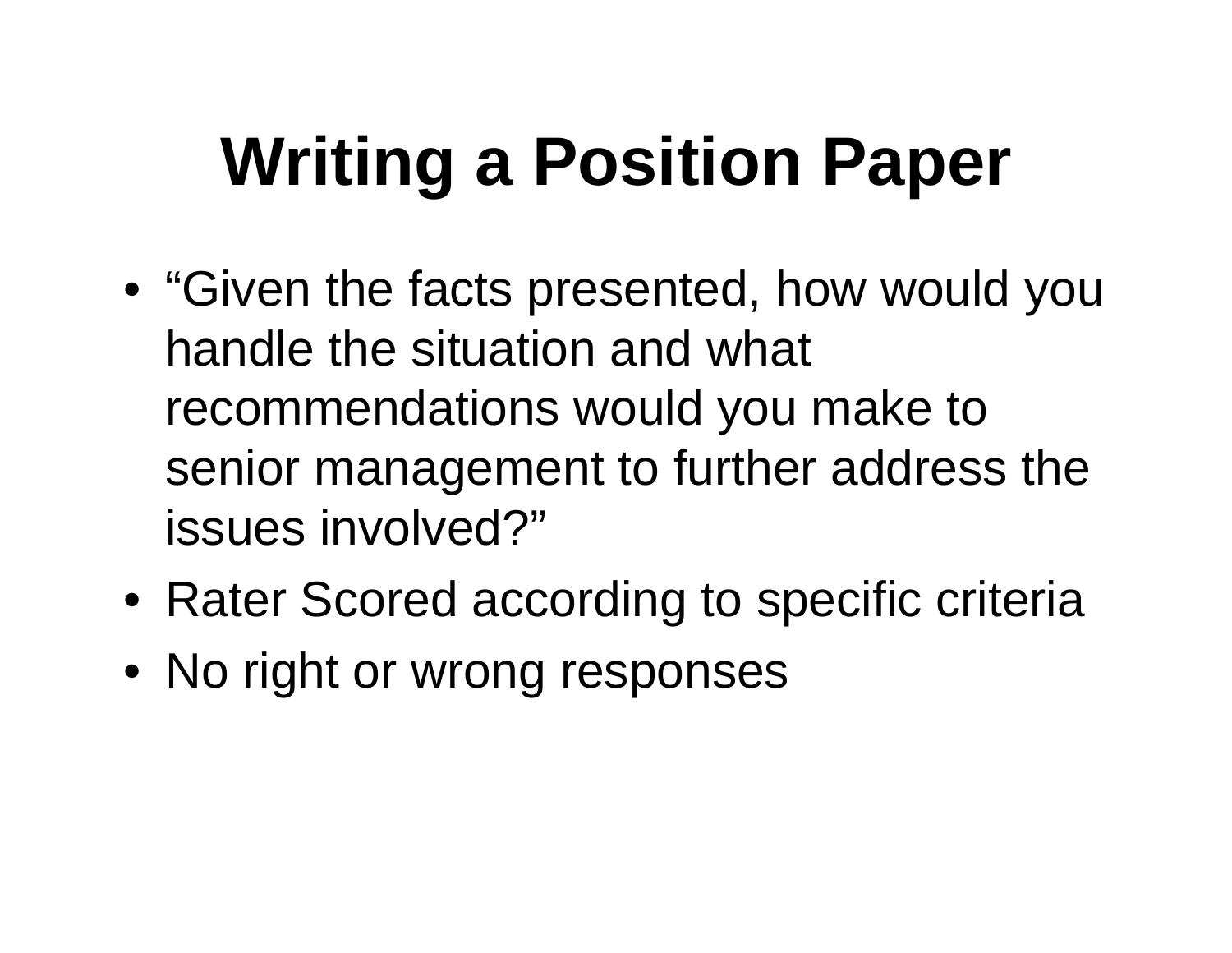#### **Generic Management**

- Candidate presented in-box materials
- Questions are based on the items "How would you handle Item #1?"
- Human Rater Scoring
- Specific Guidelines for Raters
- Criteria for scoring pre-set
- Face Validity Changes by SMEs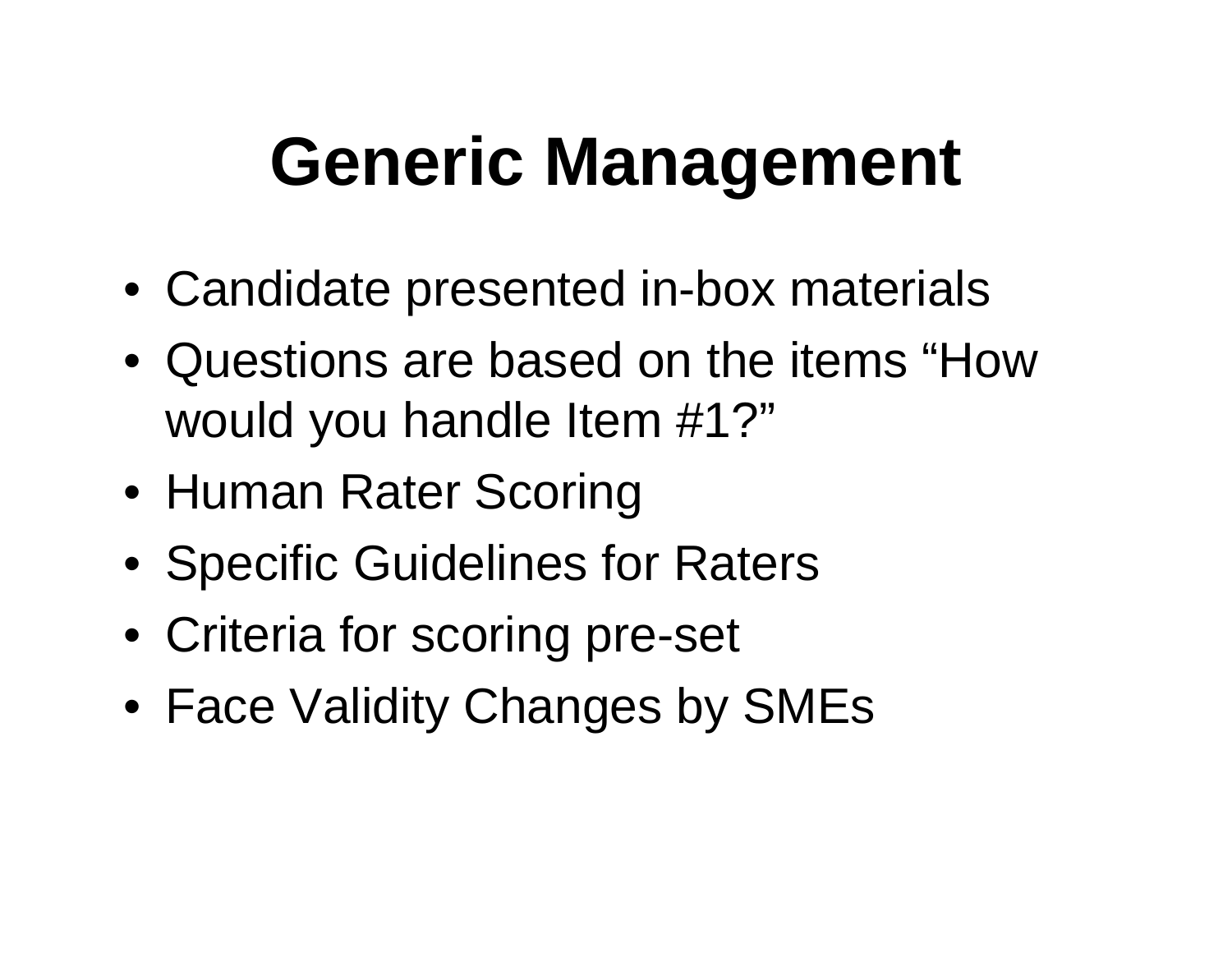# **Selecting the Type**

- Base on Job Analysis Data, Linkage
- Type of job?
- How much flexibility do incumbents have?
- How many candidates?
- How many SMEs/raters?
- How much time is available to develop?
- What technology do I have available?